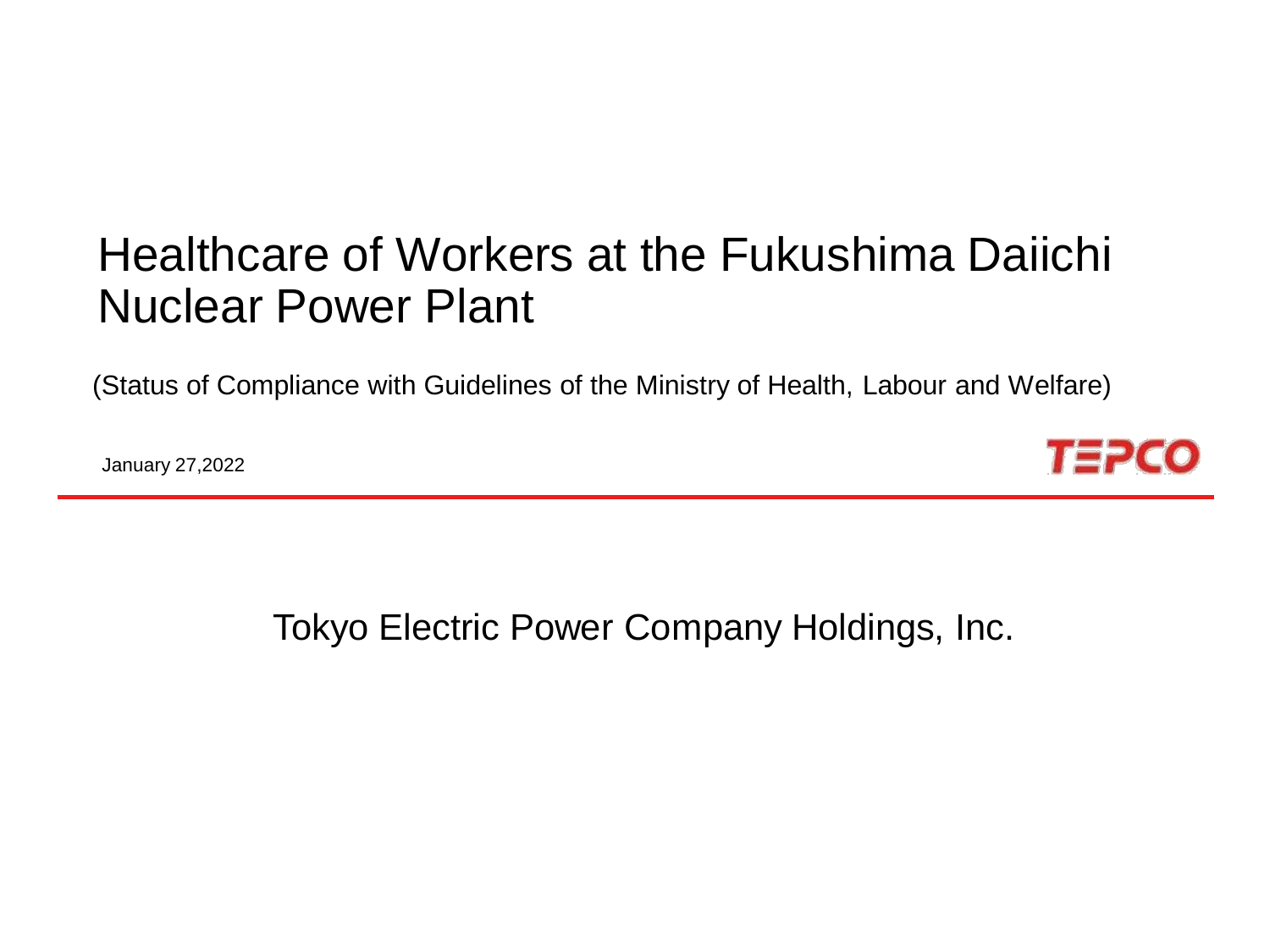

**As measures for the healthcare of the workers at the Fukushima Daiichi Nuclear Power Plant, the primary contractors and TEPCO have established and are using a system to address the following workers.**

- ・Target: Workers who have been determined through medical examinations to **"require thorough examinations," "require medical treatment," or "require continued medical treatment."** \*1
- ・Purpose: Ensuring that the above workers **have consulted a doctor and, as needed, have been subject to appropriate work-related relief measures.**

\*1 Applicable laws and regulations require that radiation workers should receive medical examinations before they start working as radiation workers and subsequently twice a year. Each determination of the above is based on the results of these medical examinations.

#### <Background>

- As a response to the guidelines of the Ministry of Health, Labour and Welfare, we started to use the system in July/August 2016 (partially in August), with assistance from the primary contractors and using the specific goals and guidance provided by the University of Occupational and Environmental Health, Japan.
- For the time being, the status of health management will be checked based on quarterly reports from each primary contractor.
- (Starting with the 2nd quarter of FY 2016, the status of health management has been reported at meetings by the Secretariat of the Team for Countermeasures for Decommissioning and Contaminated Water Treatment.)
- **This report contains information about the health management status in the 2nd quarter of FY2021 (covering the medical examinations for July–September) and about the follow-up statuses in the 1st quarter and earlier.** ⇒ **The summary is shown on pages 2 and 3.**

#### [Specific Goals]

TEPCO and the primary contractors must ensure that the workers of the relevant subcontractors:

- 1) Receive necessary medical examinations on a periodic basis;
- 2) Consult a doctor if they have been determined through a medical examination to require medical treatment or a thorough examination;
- 3) Continue to receive necessary medical treatment at least while working at the site of the Fukushima Daiichi Nuclear Power Plant if they have been determined by a doctor to require medical treatment;
- 4) Are treated according to necessary actions including appropriate work-related relief measures based on the results of periodic medical examinations; and/or
- 5) Are subject to appropriate work-related relief measures, with their implementation status being continuously checked and the measures being continuously reviewed.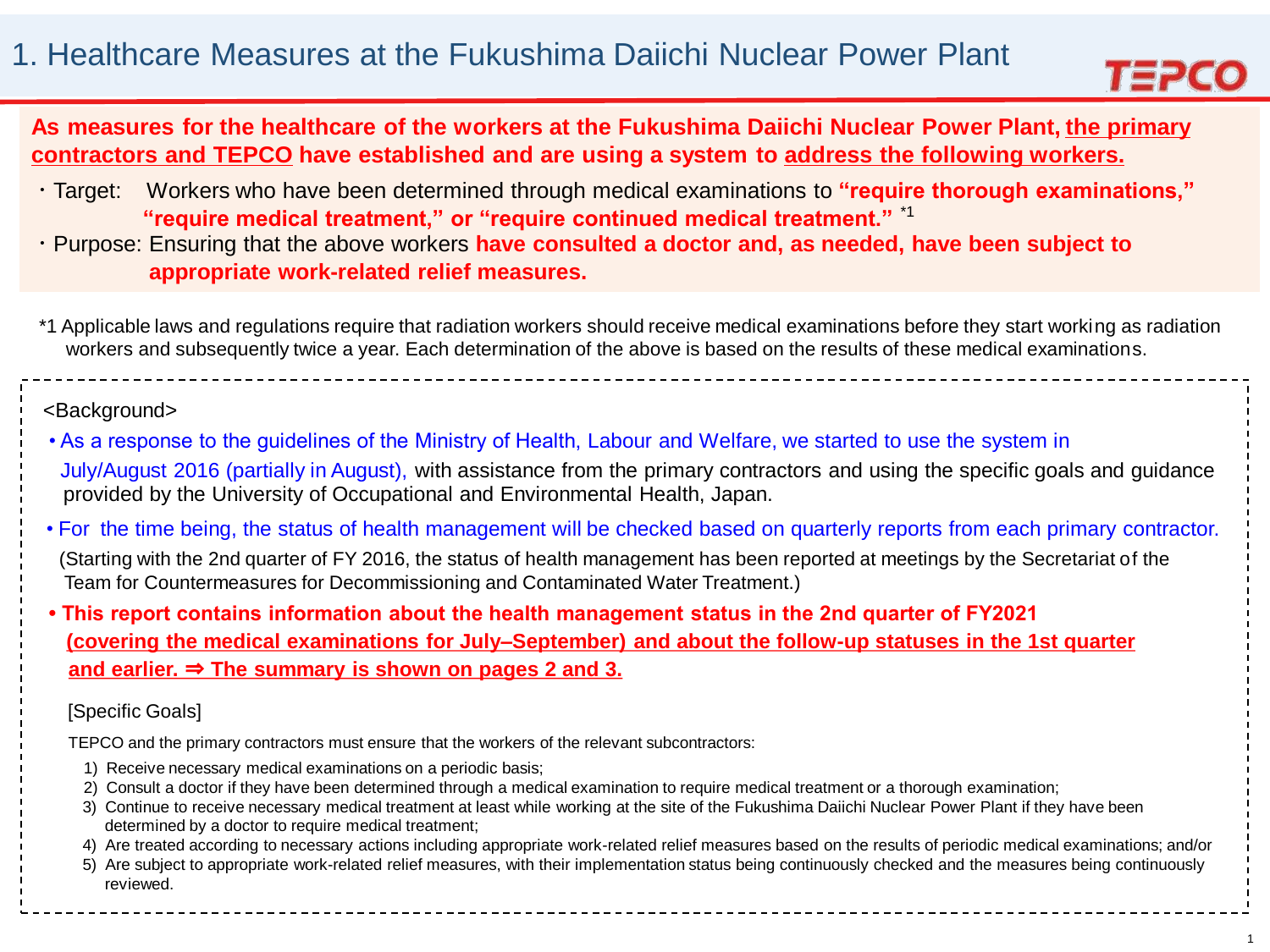#### 2. Results: Summarizing the Status of Management for Medical Examinations in the 2nd Quarter of FY2021 **TEPCO**

### **Results: Summarizing the status of management for medical examinations conducted in the 2nd quarter (July–September)**

- **(1) The workers' reception of medical examinations and the results** [No. of offices covered: 50 (primary contractors: 48)]
	- A total of 3,104 workers received medical examinations during the period, and 238 workers (7.7% of all workers) were determined to "require thorough examinations". (738workers (23.8% of all workers) were determined to "require thorough examinations," "require medical treatment," or "require continued medical treatment.")

#### **(2) Status of those determined to "require thorough examinations"**

- The reports from the primary contractors indicated that 56% of the workers had already received thorough examinations and had been subject to appropriate work-related relief measures by the companies, as needed (A); if those who were expected to be subject to appropriate measures soon (B) were included, the achievement rate was 92%.
- All contractors are appropriately implementing the guidance and management under the established system.
- 8 % of the workers concerned replied that they had not received medical examinations after they had been given guidance (C). Their subsequent statuses will be checked through the next reports for the 3rd quarter of FY2021.

| •Number of workers determined to "require thorough examinations":238 |     |
|----------------------------------------------------------------------|-----|
| <b>Status</b>                                                        |     |
| A (workers have received thorough exams and, as necessary, the       |     |
| companies have applied appropriate work-related relief measures to   |     |
| the workers)                                                         | 134 |
| B (Workers are undergoing examinations)                              | 86  |
| C (Workers have not yet received thorough exams after guidance)      | 18  |

⇒The primary contractors are appropriately reporting the statuses, indicating that the

workers are addressed by the relevant subcontractors.

systems built by them are effectively functioning, and are even able to identify how the 56% 36% 8%

Status of instructions provided to the workers determined to "require thorough examination"

Note:The numbers of workers indicated are simple sums of those reported from each company. Some workers may have been counted more than once if they were relocated or if the system counted workers on a per medical examination category. The same applies to the figures on the next page.



 $\blacksquare$   $\Delta$  $\blacksquare$  B  $\overline{\phantom{a}}$